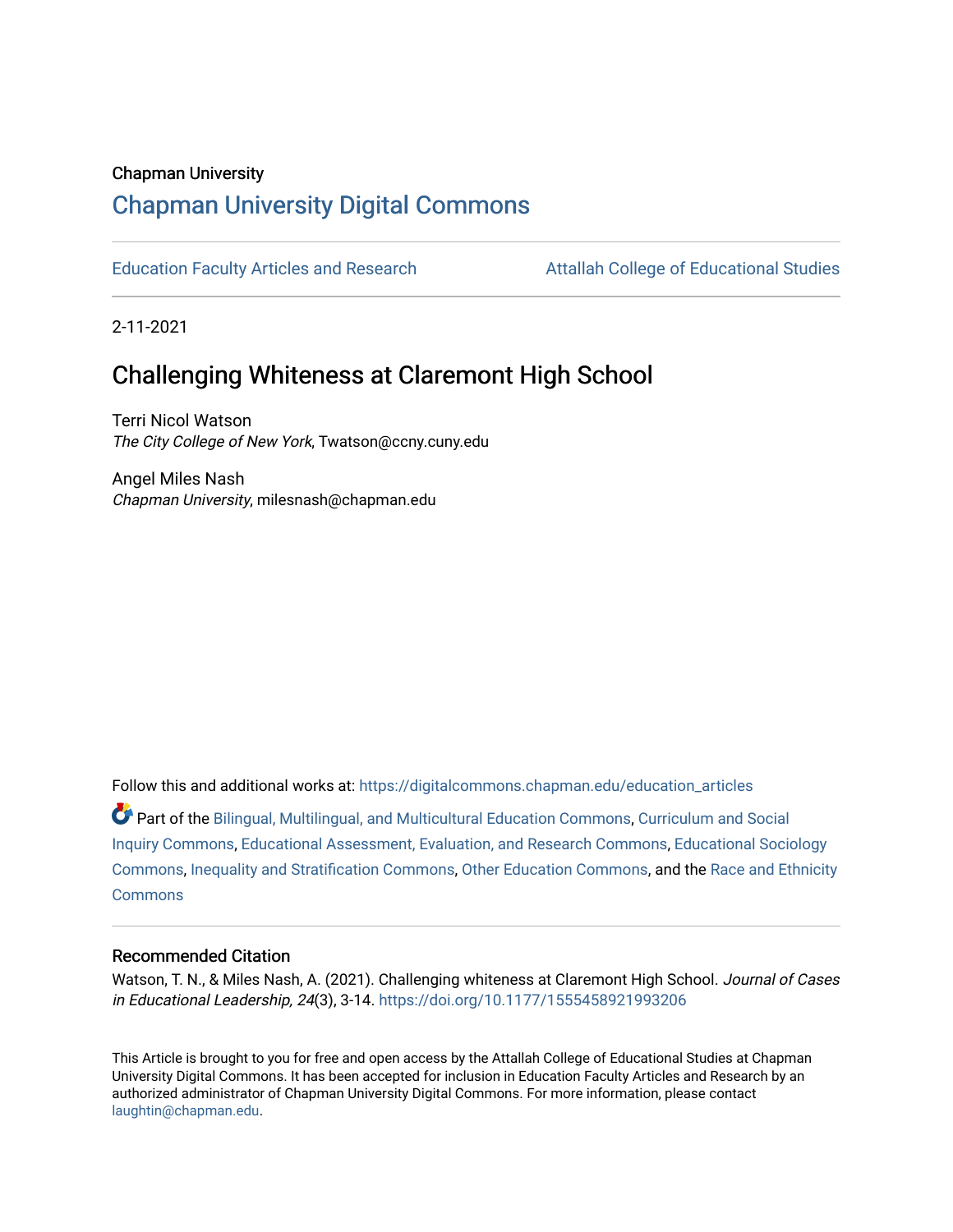## Challenging Whiteness at Claremont High School

## **Comments**

This is a pre-copy-editing, author-produced PDF of an article accepted for publication in Journal of Cases in Educational Leadership, volume 24, issue 3, in 2021 following peer review. The definitive publisherauthenticated version is available online at <https://doi.org/10.1177/1555458921993206>.

## Copyright

The University Council for Educational Administration. Reuse is restricted to non-commercial and nonderivative uses.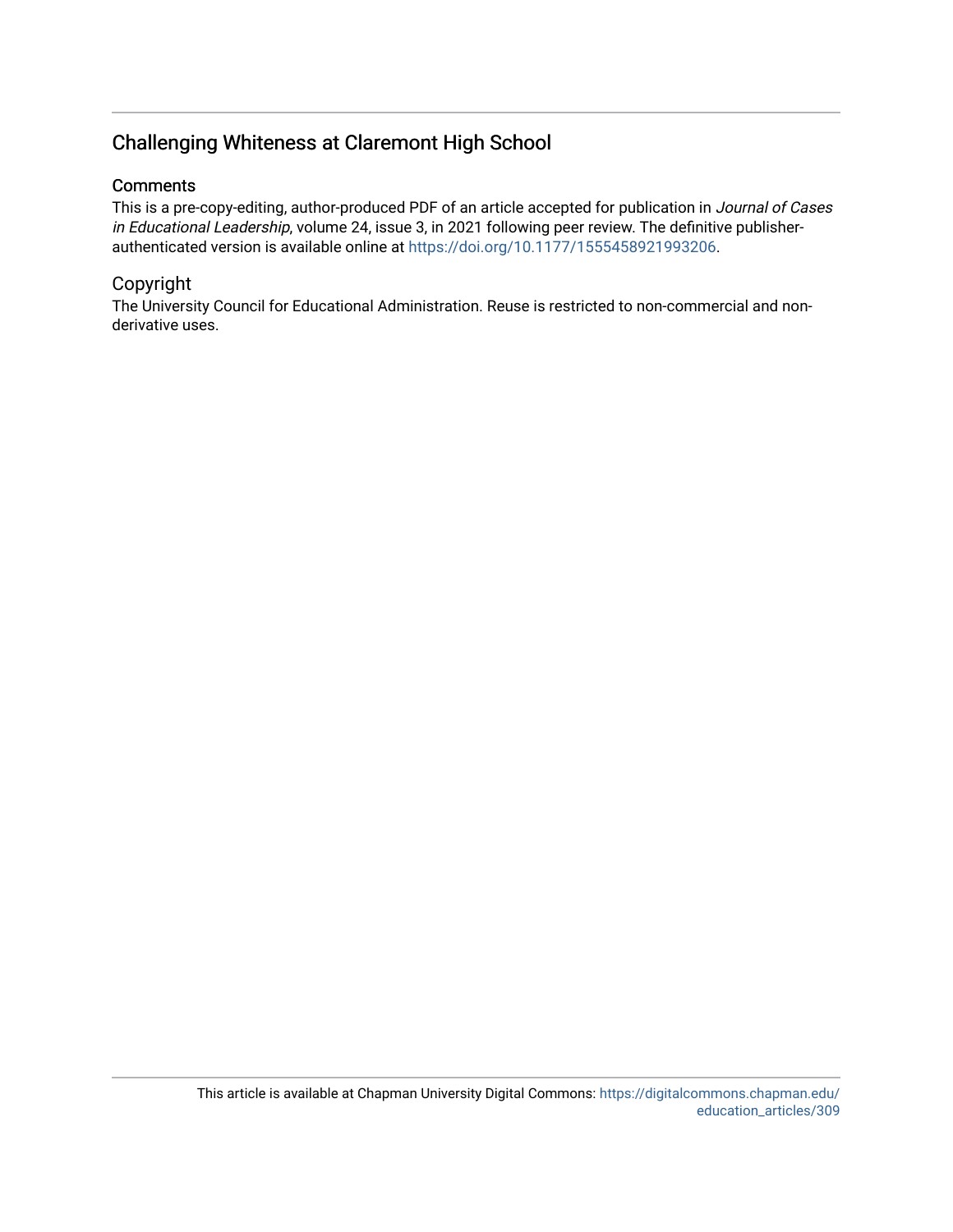Challenging Whiteness at Claremont High School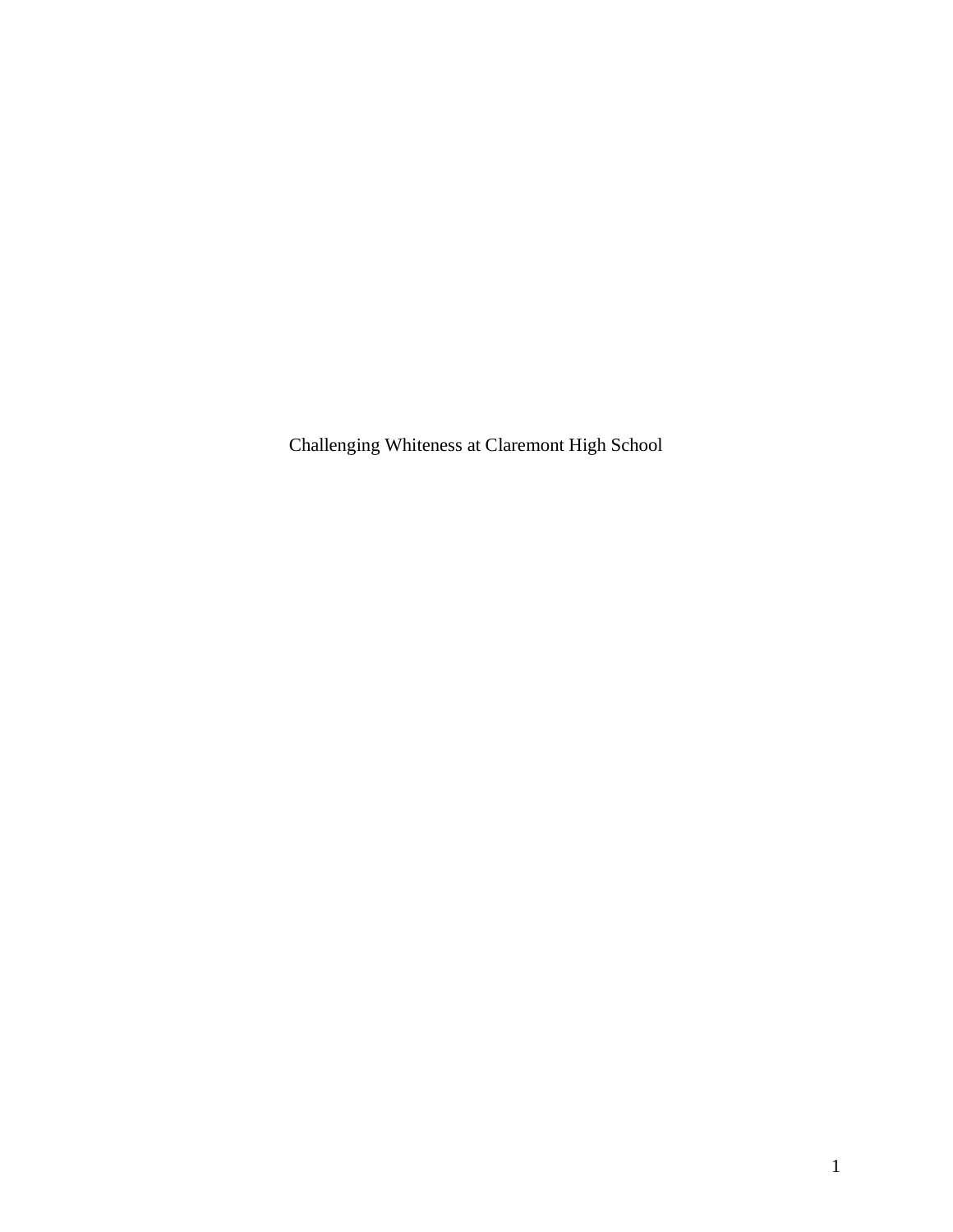## **Abstract**

Ebony Wright was slated to graduate from Claremont High School in the spring. She was on the honor roll, captain of the girls' varsity softball and swim teams, and recently awarded an academic scholarship to attend a highly ranked university in the fall. Ebony was a 'model' student. How she found herself sitting in the principal's office several weeks before graduation was a shock to everyone. This case study challenges the function of whiteness in school policies. Aspiring school and teacher leaders are provided with the opportunity to consider the impact of a seemingly race-neutral school dress code policy.

**Keywords:** Black girls, school policies, whiteness, dress code policy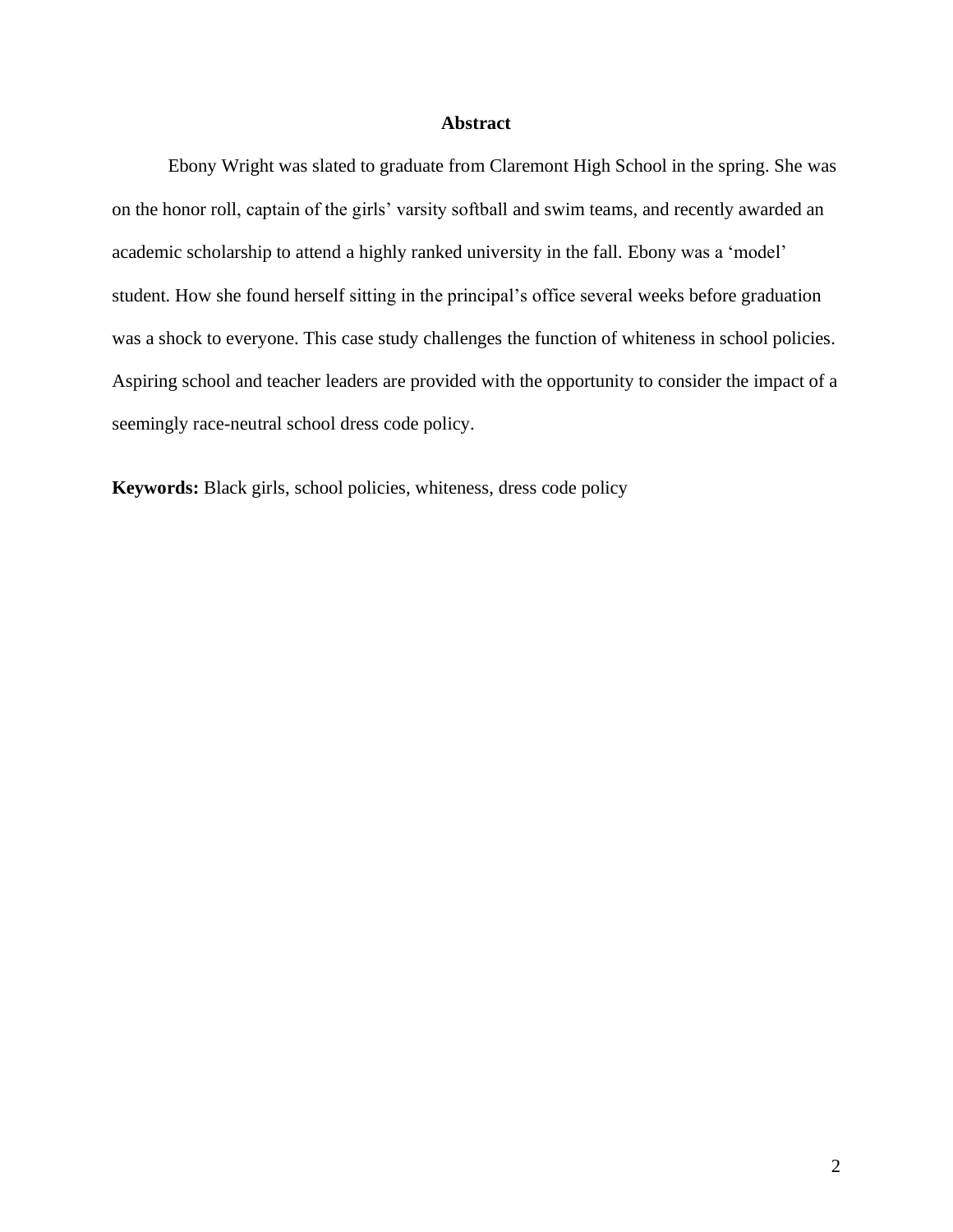On August 20, 2018, school officials in Louisiana escorted a tearful 11-year old Black girl from her sixth-grade classroom. She was asked to leave the private Roman Catholic school because her braided hair, which included hair extensions, did not align with the school's dress code policy. Several classmates recorded the incident and it soon went viral on multiple social media platforms sparking outrage throughout the school, the surrounding community, and the nation (Jacobs & Levin, 2018). Unfortunately, this narrative is not an anomaly. Black girls are consistently disciplined in schools for the distinct ways they wear and style their hair (Miles Nash & Watson, *in press*). Many dress code policies, while seemingly race-neutral, are racially biased as they are centered in whiteness (Delgado & Stefancic, 2001). Whiteness is grounded in white middle-class cultural norms and standards and is antithetical to Black girls and Black girlhood (Watson, 2018a). Importantly, as the nation's public schools continue to become more racially and ethnically diverse (Welsh & Swain, 2020), colleges of education must prepare school and teacher leaders to address school policies and practices that unjustly affect the schooling experiences of children of Color in general, and Black girls in particular (Miles Nash & Watson, *in press*).

#### **Purpose**

The purpose of this case study is to equip aspiring school and teacher leaders with the tools to understand and address the impact of seemingly race-neutral school dress code policies. The first school dress code law was established in 1969 (see *Tinker vs. Des Moines Independent School District*) and since then many school boards and districts have implemented dress code policies that are intended to encourage what school officials deem "appropriate" dress and behavior. Under this guise, Black girls are disproportionately disciplined in schools (Crenshaw et al., 2015; Morris, 2016; Watson, 2018b). In 2014, the U.S. Department of Justice along with the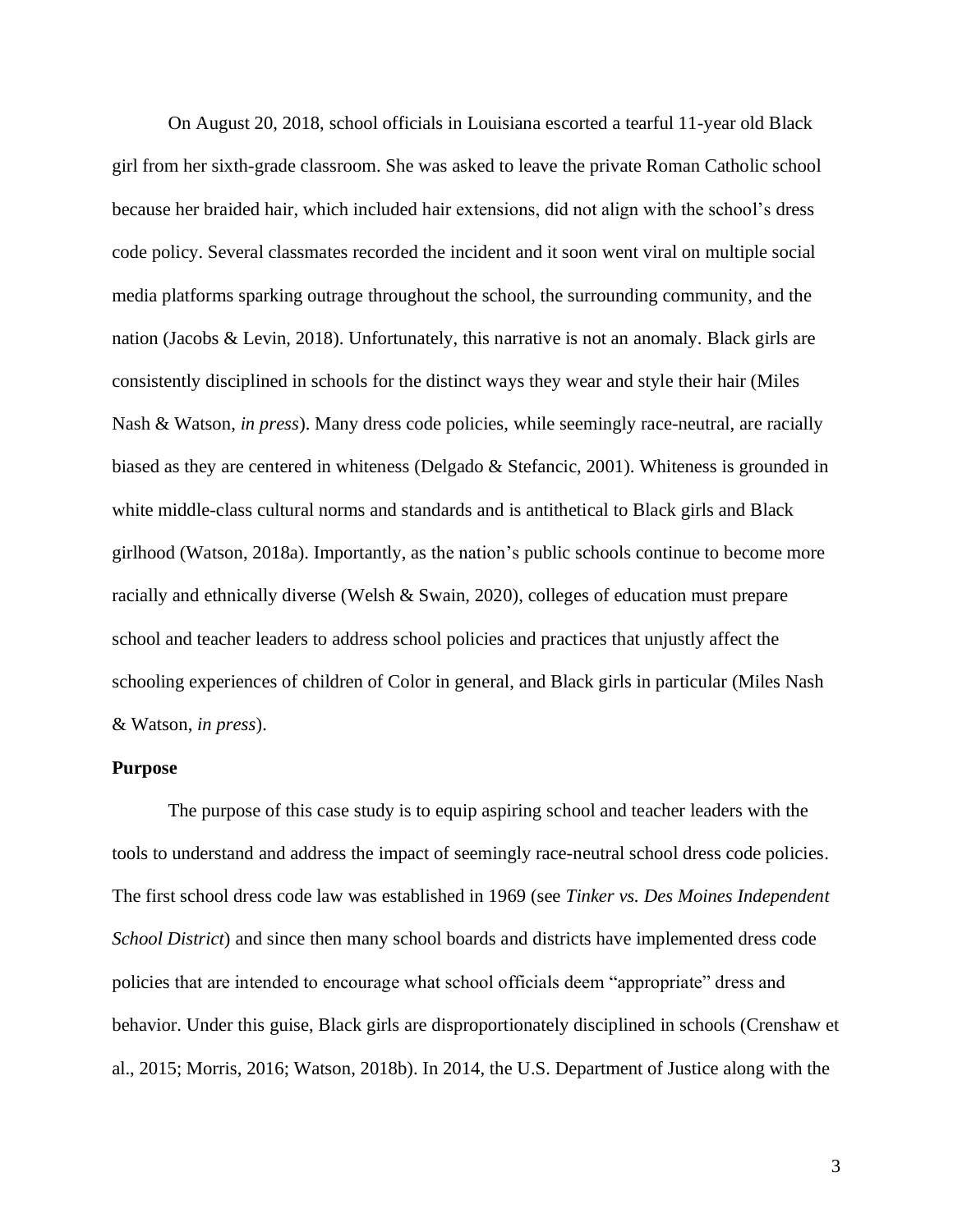Department of Education released a school discipline guidance package (U.S. Department of Education, 2014). The toolkit was intended to address race-based discipline disparities in schools and to assist educational agencies in developing practices and policies that create positive and safe learning environments for *all* children. Recently, while the suspension rates have decreased for Black youth throughout the nation, they are still suspended far more frequently than their peers (Kamenetz, 2018). Furthermore, Black girls are disciplined in schools for subjective infractions such as insubordination, aggressive behavior, and dress code violations (Blake et al., 2011; Watson, 2018b). The latter charges were found to promote whiteness (Delgado  $\&$ Stefancic, 2001) and to marginalize and exclude Black girls from schools and school-related activities (see Battle, 2017; Kaplan, 2013; Klein, 2013; Rivera, 2019).

This case study examines the dress code policy at Claremont High School (CHS). Under the section titled "Pride in Appearance," the mandate, in part, reads:

If a student's general attire or appearance represents a danger to their health or welfare, or attracts undue attention to the extent that it becomes a disruptive factor in the classroom or on school grounds, the student will be asked to make necessary changes and/or to leave the classroom or school grounds. Students with repeated infractions will be subject to discipline.

The subjective language of the mandate is challenged when Ebony Wright, an honor roll student and star athlete, is asked to leave her Physics class after her hair was deemed "a distraction" by the teacher. This case study utilizes Critical Race Theory (DeCuir & Dixson, 2004; Ladson-Billings & Tate, 1995) and whiteness (Delgado & Stefancic, 2001) as frameworks to deconstruct and challenge the inherent bias in CHS's school dress code policy.

#### **Case Narrative**

#### *Claremont High School*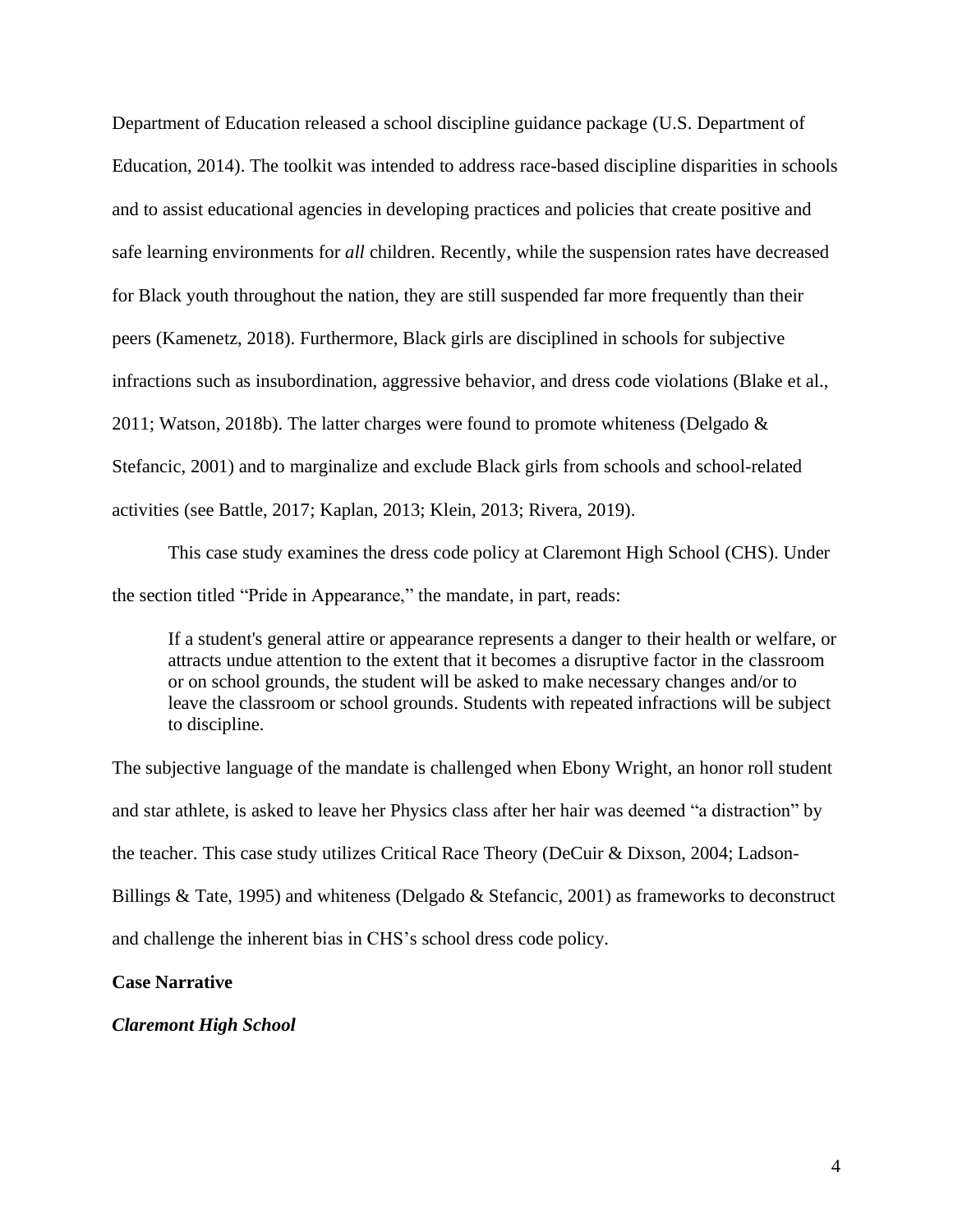CHS is a Blue Ribbon<sup>1</sup>school located in the Midwest region of the United States. It contains a magnet program and has garnered national acclaim based on the academic achievement of its nearly 1,200 students. While most of CHS's student body resides in the surrounding community, wherein the median household income exceeds \$300K, roughly 20 percent of CHS's students are bussed to the school. Much to their chagrin, they are often referred to as the 'bus kids' and are assumed to be eligible for free and reduced breakfast and lunch. CHS's racial demographics are highly celebrated as, based on targeted enrollment, it consists of nearly equal amounts of white, Hispanic, Black, and Asian students. The student-teacher ratio is 17:1. The leadership team has been in place for over five years and many stakeholders feel that the school lives up to its mission to "deliver a rigorous and enriching quality education, and prepare all students to thrive as productive members of a democratic pluralistic society."

CHS prides itself on its nationally ranked varsity sports teams, award-winning arts programming, college readiness partnerships with the local university, and student internship opportunities with neighboring businesses and corporations. The average faculty tenure at CHS hovers at ten years and many tend to stay at the sought-after high school for the majority of their professional careers. Unlike its diverse student body, the demographics of the faculty and staff at CHS are primarily white and female and quite a few teachers live in the surrounding neighborhood. Importantly, CHS's faculty, staff, and administration have maintained strong partnerships with parents and external members of the school community. Many parents, some of whom are professors at the local university, regularly voice their opinions regarding the educational programming and budget expenditure at CHS. They enjoy close and respectful communication with the school's leadership team through the on-line Parent and Family

<sup>&</sup>lt;sup>1</sup>A national designation awarded to  $K-12$  schools based on their overall academic excellence or their progress in closing achievement gaps among student subgroups.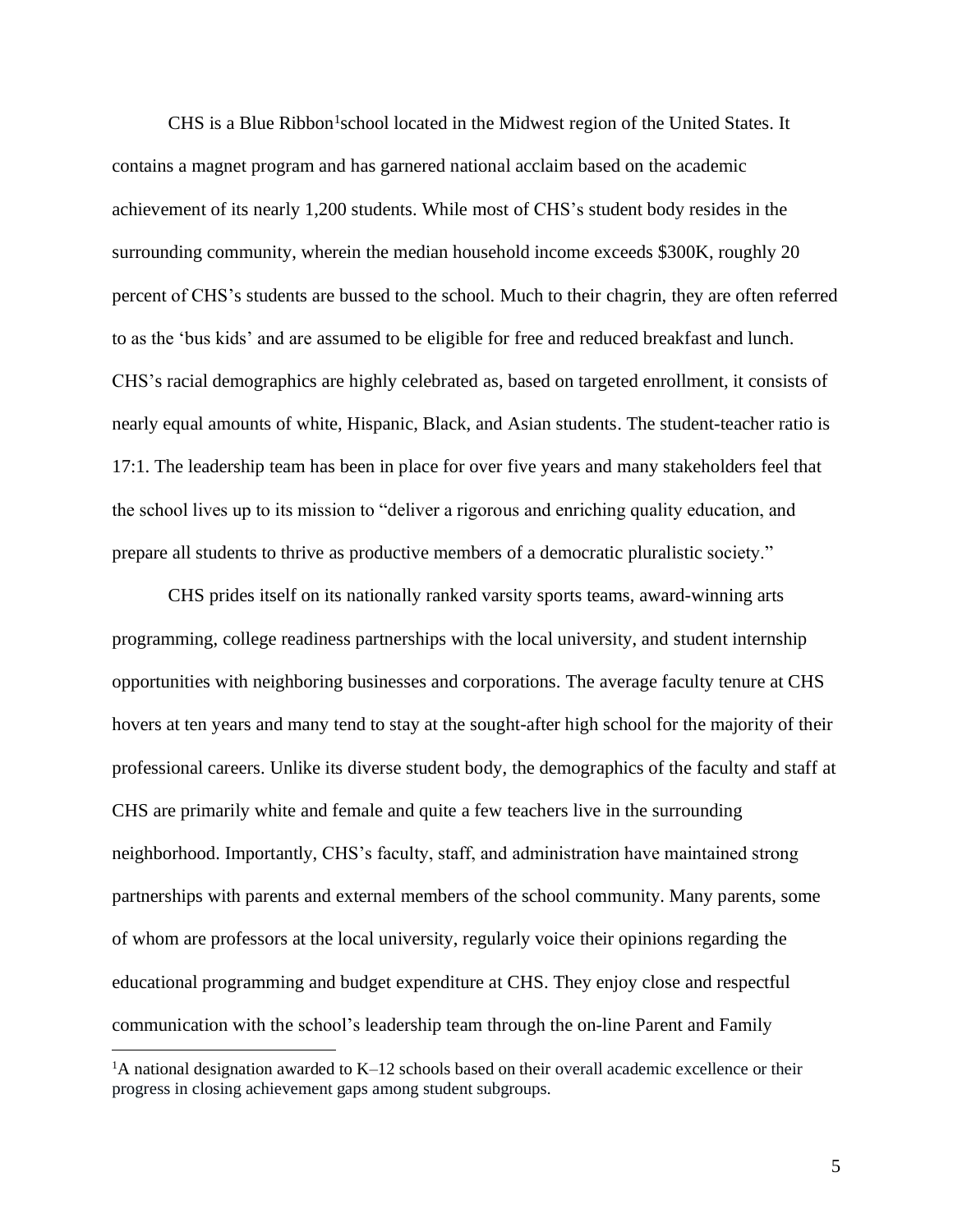Engagement Forum (PFEF), booster clubs, and monthly Coffee with Our Principal meetings.

## *Leadership Matters*

Dr. Cynthia Adams is a socially conscious Black woman. Upon graduating with a bachelor's degree in chemistry from Massachusetts Institute of Technology, she relocated to the Midwest and began working at a tech startup. As an early-career professional, Adams' involvement in the company's STEM mentoring program led her to become interested in and eventually pursue a career shift to science education. She holds a master's degree in science education and a doctorate in educational administration and supervision. She is a graduate of the principal preparation program at the local university and is on a first name basis with many of the faculty. After teaching for six years and leading CHS's Math and Science departments for nearly three years, Adams was named principal of CHS. She has led the school for the past five years and has proven to be an exceptional leader. Under her leadership, CHS has continued to flourish. Last year, 96 percent of the senior class graduated, and 98 percent of the graduates went on to four-year colleges and universities. Dr. Adams' stellar efficacy and well-earned reputation stems from her knowledge base and her ability to see the bigger picture in any given situation. In addition, she mentors local school leaders and often participates in national education conferences.

To date, the only proposed initiative in which the school community has not fully supported Dr. Adams was in her push to institute a uniform dress code policy. While some agreed with her efforts to teach students (and some faculty members) to take pride in their personal appearance and to relieve some of the peer pressure associated with popular styles and clothing, others, including most of the student body, and many influential parents and faculty members, cited the censoring of personal expression in their objection of the proposed policy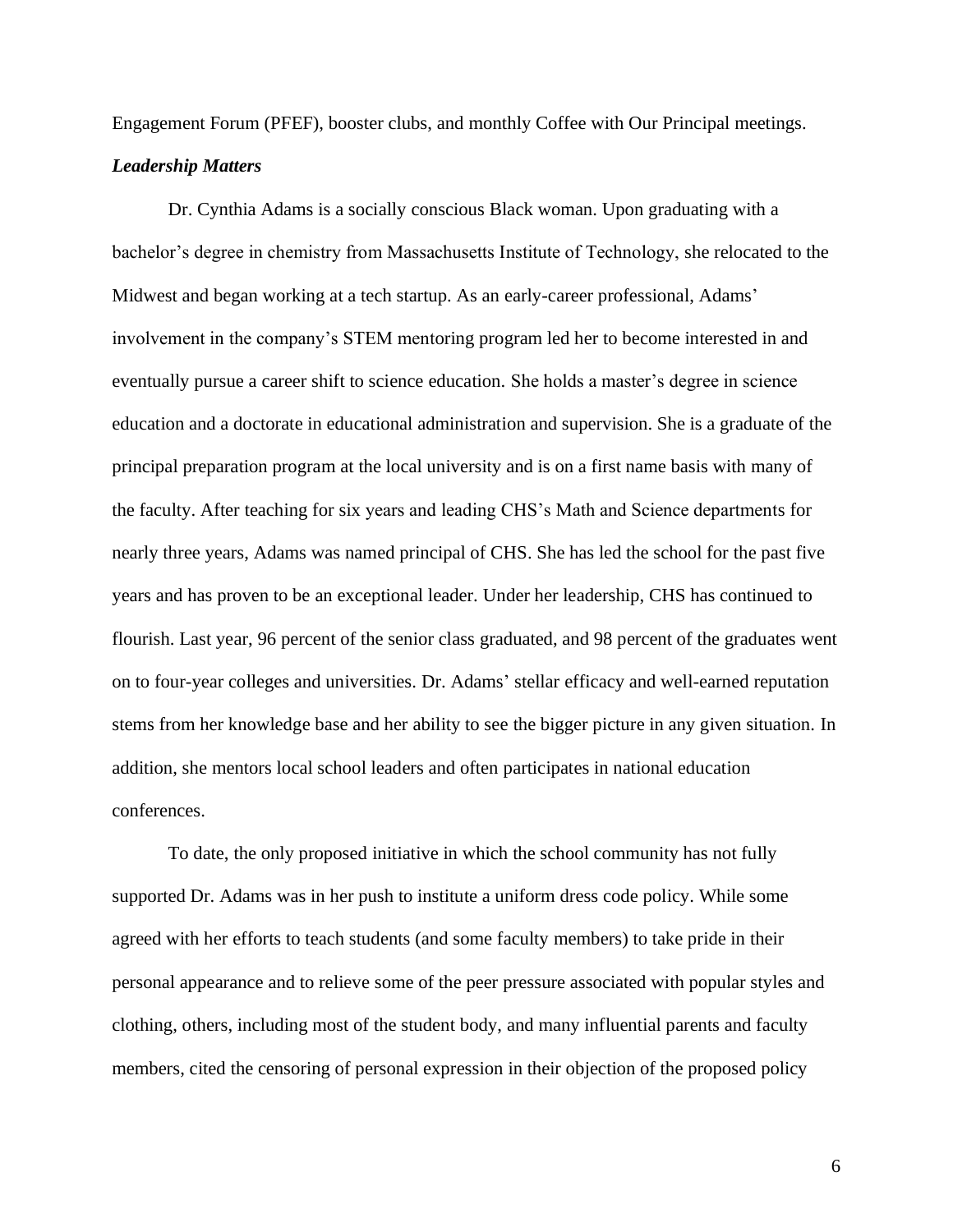change. While Dr. Adams conceded, she continues to impress upon CHS students, faculty, and staff the importance of what she calls, "Pride in Presentation." This ideal is mirrored in the school dress code, which details the restrictions and rules by which students and faculty must abide by while in school and at school-sponsored functions. The ostensible notion of "Pride in Presentation" is put to the test when a 'model' student is reprimanded for the violation of "unruly proportions" that is naturally growing out of her head.

#### *Race Matters*

Ebony Wright's final semester at CHS was going well. In fact, she was having a banner year. The girls' varsity softball team, of which she was the captain, recently cinched the state's title and just a few days ago she was awarded a coveted seat in the Chair's Scholars Program (a full tuition scholarship program that allows eligible students to attend any post-secondary school in the nation almost free of charge). Not surprisingly, Ebony was popular. She was also greatly respected by her peers, teachers, and the administrators at CHS as she was a leader in and out of the classroom. Moreover, as a state champion swimmer and captain of the girls' varsity swim team, Ebony was looking forward to competing in the sport at the collegiate level. As such, she was committed to finishing her last season strong and participated in swim drills Monday through Friday when school was in session and on most weekends. In preparation for the upcoming spring regionals, Ebony often arrived at school by 6am during the week for swim practice. She would usually arrive before the coach and would typically swim for an hour, leaving her with just enough time to shower, dress, and blow dry her hair before the school day began.

Ebony's diligence was paying off. At the last swim meet she placed first in each of her races and was predicted to dominate the spring regionals. Practices on the Thursdays before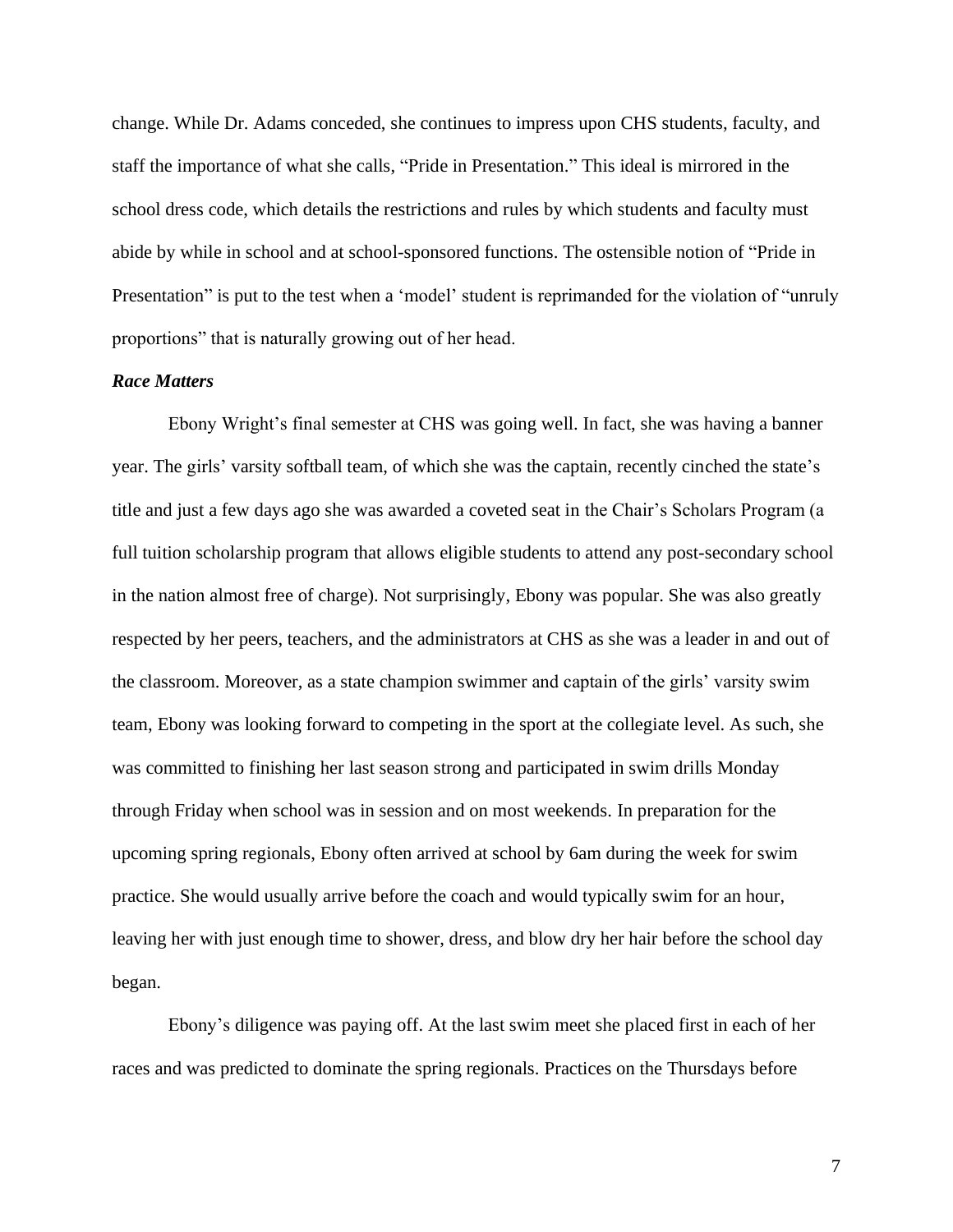swim meets were particularly critical to swimmers because their recorded times dictated the heat in which they would be placed during the competition. On the Thursday before what was to be the last regional finals of her high school career, Ebony went through her usual morning routine. In order to perform at her best for her recording time, she decided to stay in the pool a little longer and reasoned that she could skip blow-drying her hair and still be on time for her first class of the day. Accordingly, Ebony arrived at her Physics class one minute before the tardy bell and quickly realized that she did not place any gel on her hair, nor did she have a hair tie. She knew that her natural hair would quickly lose its moisture, giving her a new and different look in comparison to her typical straight tresses. Unbothered, Ebony smoothed her wet shoulder-length hair back with her fingers as she confidently sat in her assigned seat. A minute later the bell rang and class began.

As Mrs. Garland, the veteran Physics teacher, took attendance, she occasionally glanced over the classroom. Ending roll call as she had done countless times before, Mrs. Garland called out, "And last, but surely not least, Ebony Wr— OH, my word! Ebony dear, what happened to your hair?" The abrupt and loud inquiry startled the low hum of the classroom causing all movement and quiet conversations to come to a screeching and uncomfortable halt. The words seemed to echo infinitely as Ebony looked up and realized that all eyes were on her. Mrs. Garland broke the deafening silence with a sudden request that sounded more like a loud demand. "Ebony, do you have a hair tie or something you can use to tame your hair? It's literally going all over the place!" Ebony could not believe what she was hearing. She inhaled, paused, and calmly replied, "Mrs. Garland, I just came from swim practice, and I do not have, nor do I need a hair tie. My hair is drying naturally, without heat." She then nervously ran her fingers through her hair. She felt her natural coils come alive. As Ebony touched her tendrils, she felt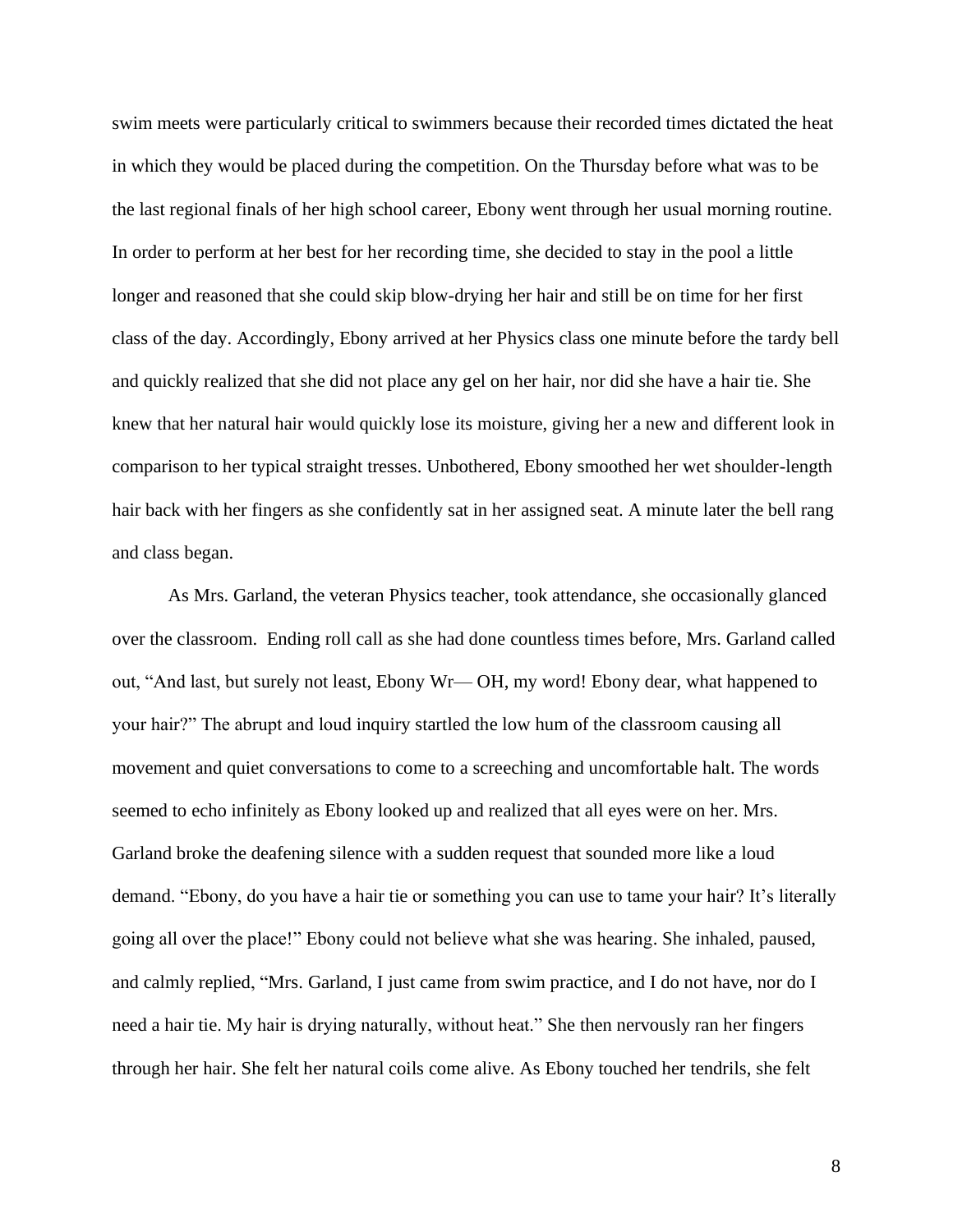herself gaining more confidence and strength in her identity. Her epiphany was interrupted a few minutes later by what felt like yet another jab from Mrs. Garland. "Ebony dear, you're going to have to do something about that stuff on your head. Poor Carter sitting behind you can't see a thing." Ebony felt her heart racing as she recoiled from her teacher's hurtful remarks. "Mrs. Garland, I do not need to do anything to my hair. And, speaking of Carter, she and everyone else who is on swim team has wet hair, and you have yet to say anything to them about their hair or what they need to do to it." The rise in Ebony's voice made Mrs. Garland defensive. She yelled, "Ebony, your teammates have beautiful hair!" "Mrs. Garland," Ebony yelled back, "My hair is beautiful, too!" She continued, "Its obviously not beautiful nor acceptable to you and you are bothered by it. Please just leave me and my hair alone!"

Ebony reached for her hair again. This time, she felt her tendrils seemingly speak back to her in a way that added fuel to the fire kindling inside of her. The insults Mrs. Garland hurled her way were intended to douse her spirit. Paradoxically, they did just the opposite. Ebony felt more emboldened as she touched her now almost dry hair – each ringlet seemed to form a crown – poised to protect her as she spoke her truth. Her rising confidence was cut short by Mrs. Garland's shrill demand: "Ebony, I think you need to go to the Principal's Office. My classroom is no place for your defiance and that stuff on your head does not adhere to the 'Pride in Presentation' rule in the student handbook!" As opposed to arguing any further with Mrs. Garland, with whom she generally had a good relationship, Ebony decided to gather her books and water bottle and head to the office. She knew of the recent passing of the CROWN Act and that her parents and Dr. Adams, CHS's Black woman principal, would support her stance. The handful of Black students in the class silently raised their right fists, an expression of Black pride, as Ebony collected her items preparing to leave the classroom. Mrs. Garland gave final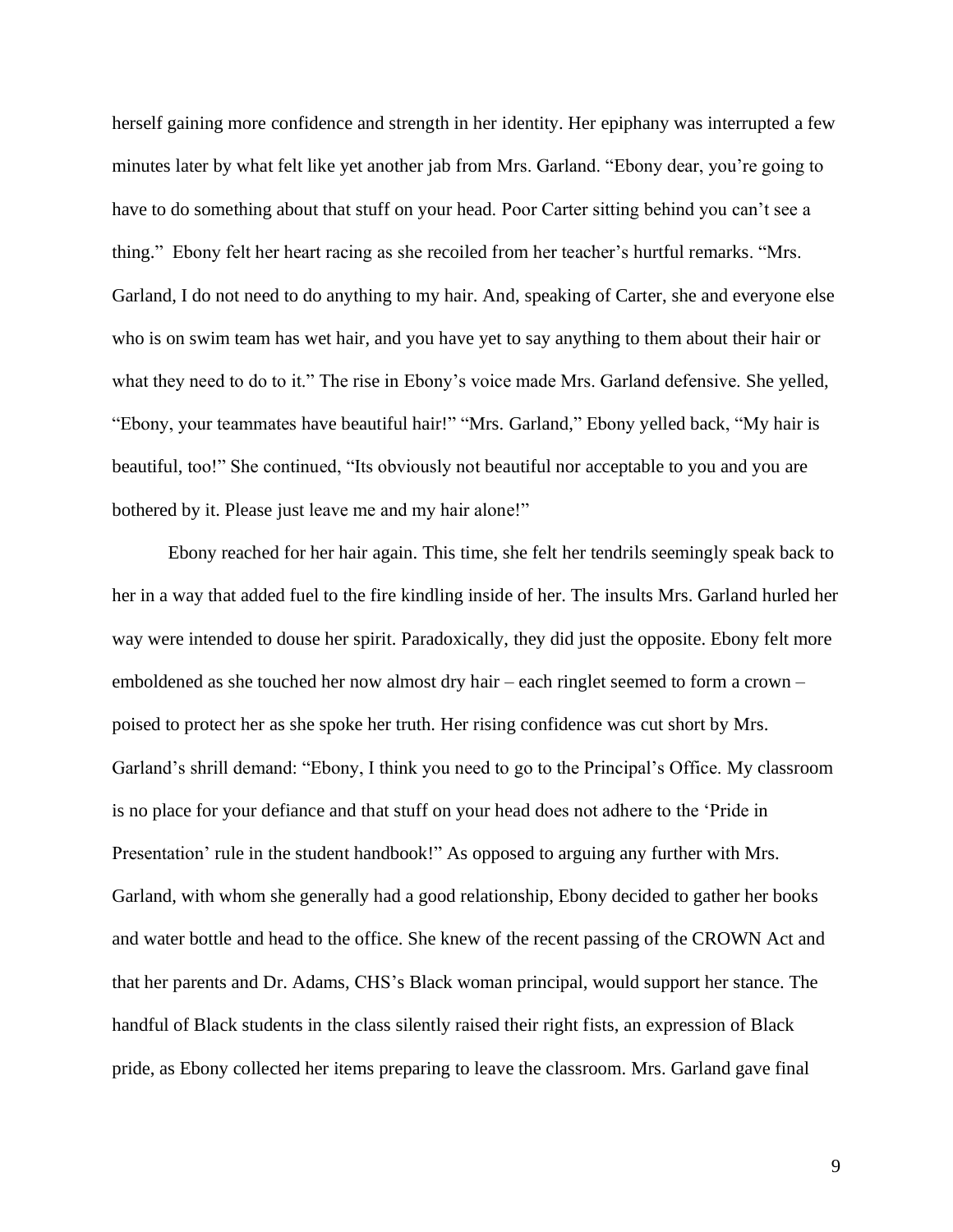words to usher her out of the door: "I hope you have something reasonable to say for yourself about your behavior and those unruly proportions growing out of your head when you get to Dr. Adams' office." In response, Ebony silently raised her right fist in the air and walked out of the classroom.

#### *The Principal's Office*

As Ebony walked to the Principal's Office, she could not help but reflect on all of the emotions she was navigating in the moment. She was embarrassed, yet proud. Angry, yet motivated. She also thought about one of her sheroes, Dr. Angela Davis. Ebony became more emboldened as she thought of the iconic professor and social justice advocate who was unjustly imprisoned and whose natural hair is central to her image. Her mind skipped back to wondering why her Physics teacher would suggest that she was a distraction to the class just for being her full, authentic self. Ebony knew what she had just endured was neither fair nor appropriate. As she entered the main office, one of the few Black women on staff at CHS, Mrs. Brown, complimented her. "Look at that crown, Queen! You are wearing it!" Ebony smiled and explained what just transpired in her Physics class. Mrs. Brown looked concerned as she directed Ebony to the conference room to wait for Dr. Adams.

Ebony sat wondering if she should text her parents to give them a heads up about what was going on. In her nearly 12 years of schooling, this was the first time she was sent out of a classroom. It must be noted that Ebony's father was the outgoing PFEF President and he always supported Dr. Adams' efforts to make CHS an ideal school for students and families. He also advocated for CHS's teachers in meetings with the Claremont School Board and regularly engaged with members of the Claremont City Council to ensure that the school received equitable funding and resources. Ultimately, Ebony decided not to contact her parents because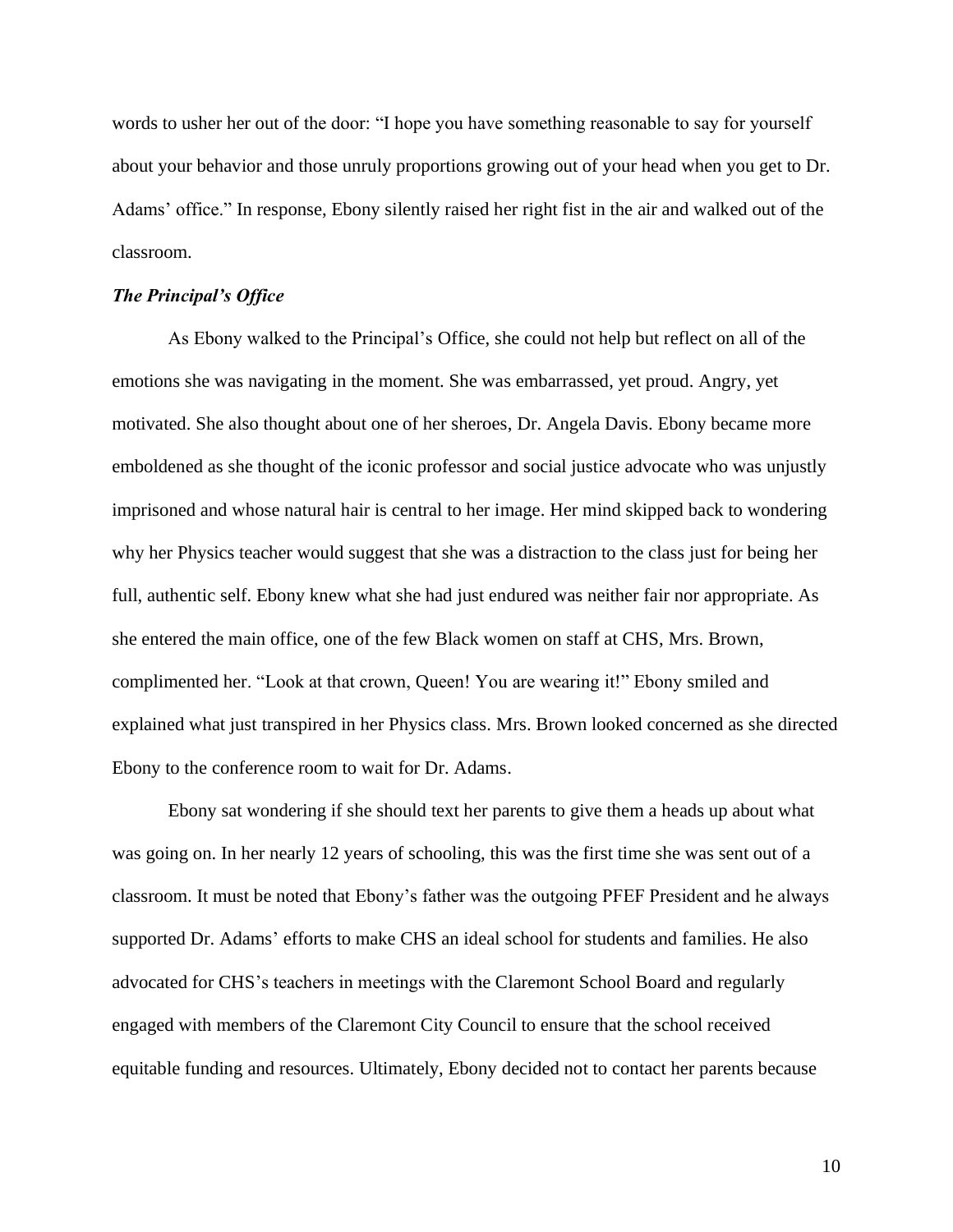she knew they, and Dr. Adams, would understand the situation and would surely support her wearing of her natural hair. After a few minutes, the conference room door opened. Ebony sat up straight and was prepared to tell her side of the story. Before she could begin, Dr. Adams calmly offered a question that left Ebony flummoxed and despondent: "So, Ms. Wright, I hear you need a hair tie?" For the second time that morning, Ebony simply could not believe her ears. Could Dr. Adams, a Black woman whose daughter, Taylor, was a CHS freshman, be suggesting that Ebony was in the wrong? In a deflated voice, Ebony answered, "Ma'am? I thought you would get it." "Get it? Get what?" Dr. Adams asked.

With tears in her eyes Ebony explained why she felt obligated to defend her right to wear her hair in its natural fashion. Handing her a tissue, Dr. Adams noted, "Ebony, the only thing I can 'get' you is the blow dryer in my desk so you can fix your hair. What I cannot, however, 'get' is why you would want to jeopardize all that you have accomplished. Frankly, I'm disappointed that you did not fix your hair before going to class." Ebony's mouth was visibly agape as she listened to her principal's words unravel all that she thought having a Black woman principal meant. Dr. Adams continued, "Listen, Ebony, I've used chemicals to straighten my hair for years. Look at me. Isn't my hair beautiful? And, I look professional." She continued, "Girl, listen closely, you're getting ready to go to college where you'll be around more people, different types of people, and you'll be responsible for how you are perceived. You should seriously consider chemically straightening your hair and avoiding these types of confrontations. I know it seems harsh but everything I'm telling you is to prepare you for the real world." Ebony was perplexed. She wondered if Dr. Adams knew she was perpetuating white supremacy and promoting a reality that would never serve her well. Amidst all of the wonderings that were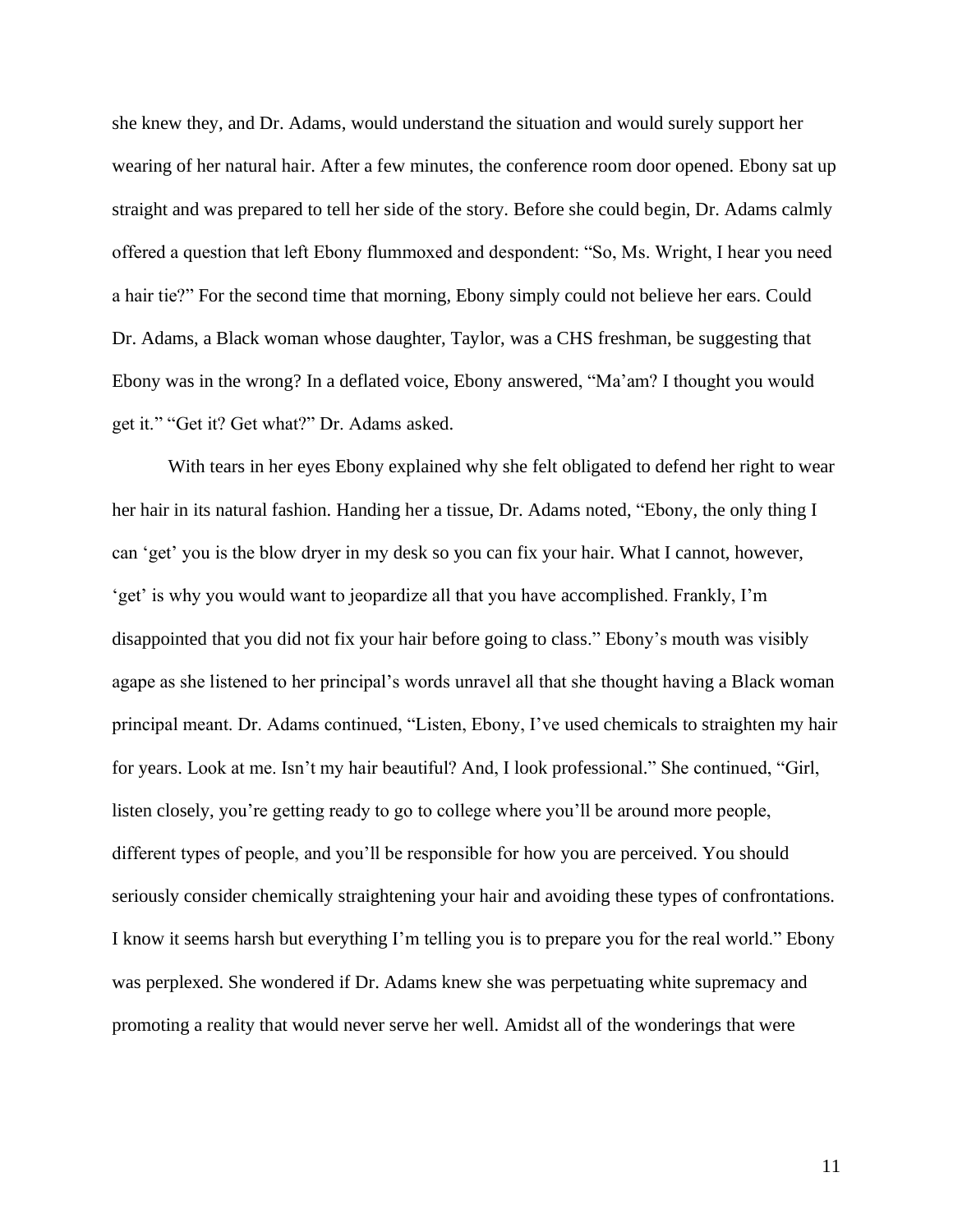swirling around in Ebony's head, the only response she could muster up was: "*But, Dr. Adams, what about your crown?*"

### **The** *CROWN Act***<sup>2</sup>**

On July 3, 2019, the governor of California, Gavin Newsom, signed the Create a Respectful and Open Workplace for Natural hair (CROWN) Act or Bill SB-188, into law. California is the first state in the nation to prohibit employers and schools from discriminating against individuals based on their hair texture, type, and style. The *CROWN Act* has been heralded as the first of its kind jurisprudence to protect a natural characteristic of people in employment, education, housing, accommodations, and advertising contexts. This unprecedented legislative move to champion identity, particularly that of Black women, has since been passed in New York (SN 6209), New Jersey (SB 3945), Virginia (HB 1514/SB 50), Colorado (HB20- 1048), and Washington (SB 2602). In addition, in December 2019, federal legislators Cory Booker (NJ), Sherrod Brown (OH), Cedric L. Richmond (LA), Barbara Lee (CA), Marcia Fudge (OH), and Ayanna Pressley (MA) introduced bills in the Senate and the House of Representatives to support the passing of the *CROWN Act* at the national level. The lawmakers acknowledged that Black children have received messages from schools deeming their hair "disgusting," and other microaggressions based on the fashion of one's hair have become too egregious to ignore. Hence, they are actively working to challenge prejudices "commonly associated with a particular race or national origin" when people wear "their hair the way it grows naturally" (Civil Rights, 2020).

#### **Teaching Notes**

<sup>2</sup> On September 22, 2020, the U.S. House of Representatives passed the CROWN Act. It will now head to the Senate for consideration.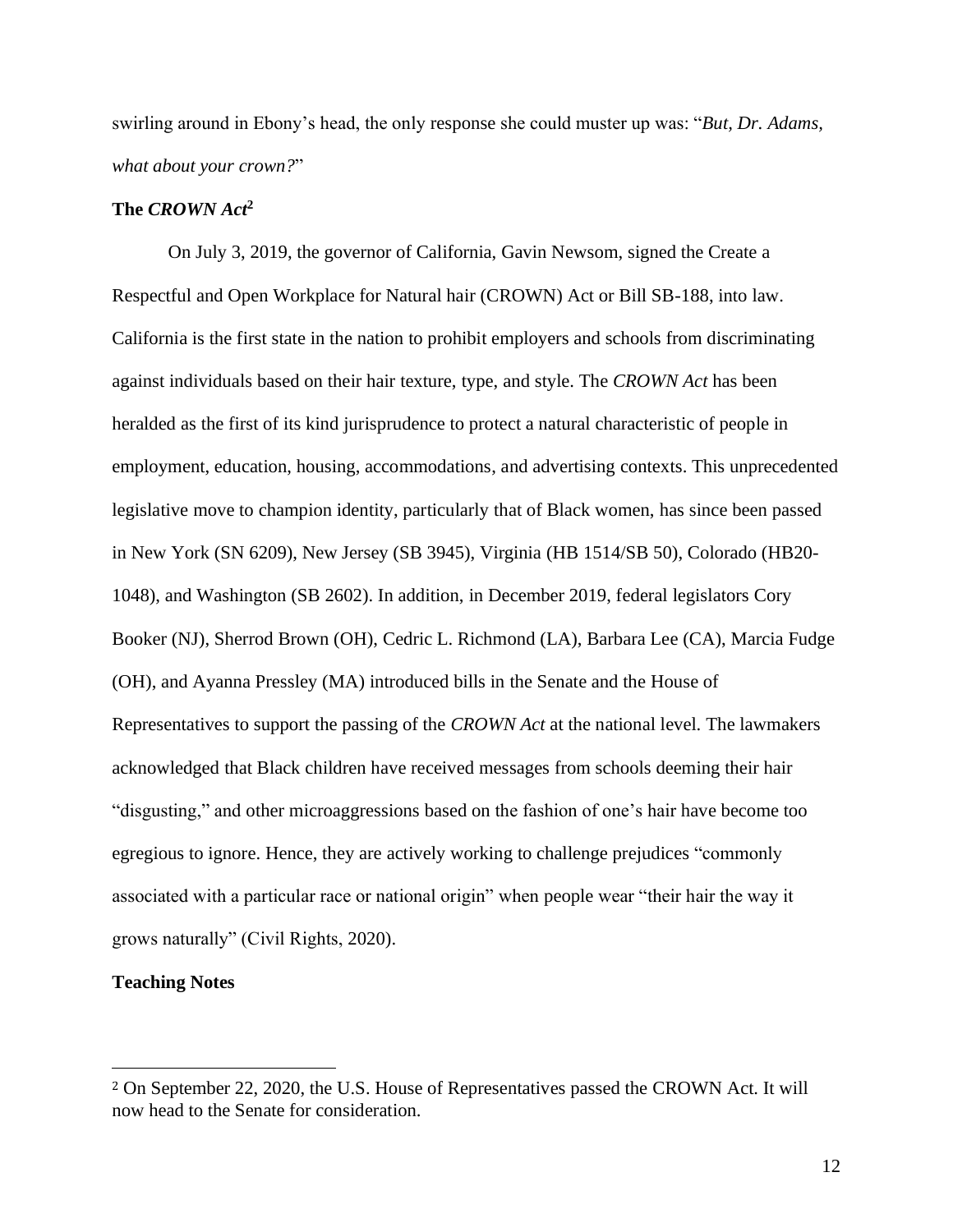Critical Race Theory (CRT) is founded on the scholarship of Derrick Bell (1930-2011). He was a civil rights activist, legal scholar, and professor. Bell challenged school desegregation efforts, which failed to yield 'equal educational opportunities' to Black children (1976) and questioned whether Black America would be better off if we focused on improving the quality of instruction in existing schools, rather than attempting to desegregate the nation's public schools (1980). Importantly, while Bell believed in the 'permanence of racism,' he insisted that we must always fight against it. In 1995, Ladson-Billings and Tate became the first scholars to theorize race in education research. They suggested that the disparate schooling experiences between white middle-class students and low-income Black and Hispanic students were "logical and predictable" (p. 47) in a racialized society that had yet to come to terms with race and racism. And, as schools are amongst the first places Black children experience racism (Miles Nash & Watson, *in press*), aspiring school and teacher leaders must be keenly aware of the impact of seemingly race-neutral school policies as many were found to uphold whiteness (Watson, 2018a).

Whiteness is a social construct that affirms and privileges people who identify as white (Crenshaw et al., 1995; Delgado & Stefancic, 2001; Gillborn, 2006). Whiteness is palpable in school policies (DeCuir & Dixson, 2004) and is evident in school discipline data. Case in point, 50.7 million children attend U.S. public schools and while Black children make up only 15 percent of the student population (National Center for Education Statistics, 2020), they are disciplined in schools more often than all other children (U. S. Department of Education Office for Civil Rights, 2014). As stated, Black girls are disproportionately disciplined in schools and many of the infractions are subjective (Blake et al., 2011; Crenshaw et al., 2015; Morris, 2016; Watson, 2018b). Hence, it remains essential that school and teacher leaders prioritize Black girls'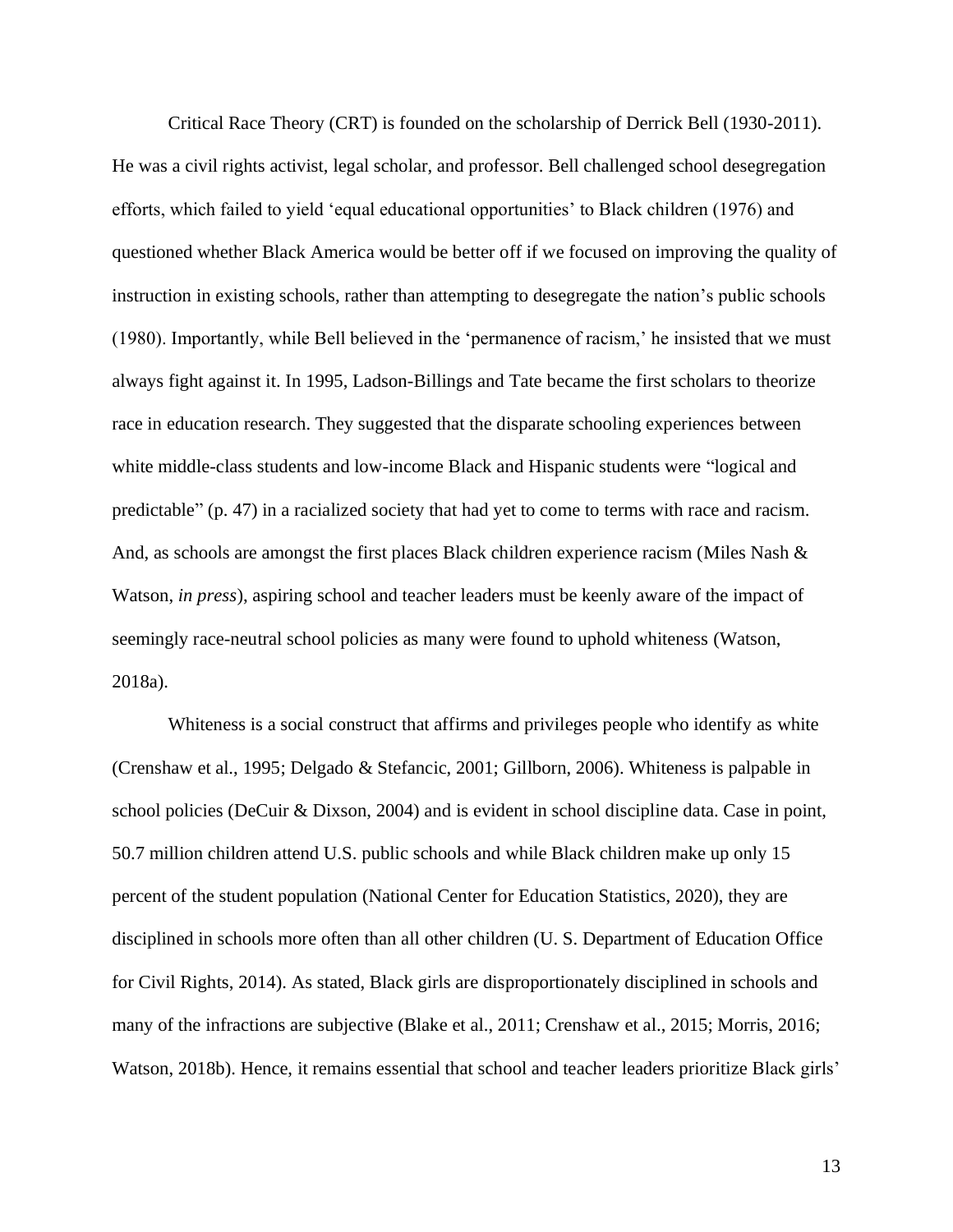well-being and treat them equitably. Moreover, while efforts have been made to more readily include and support Black girls in schools (Gibbs Grey & Harrison, 2020) and out of school (Mims & Kaler-Jones, 2020), there is still a need for districts and school leaders to develop policies, programs, and accompanying budgets that disrupt current over-disciplining trends (Annamma et al., 2019).

Aspiring and current school and teacher leaders should pay special attention to the biases, assumptions, and insensitivities that are interwoven into school policies, procedures, and curricula. The following discussion questions and extension activities may be used to guide debates, role-playing, and small group discussions as students utilize CRT to deconstruct and challenge whiteness at CHS.

## **Discussion Questions**

- 1. Examine Dr. Adams' rationale in advising Ebony to chemically straighten her hair. Do you agree or disagree? Why or Why not? What does it promote?
- 2. In groups of 3 4 students, discuss Dr. Adams' response to Ebony. After exploring all that could have informed Dr. Adams' response, present both positions 'agreeing' and 'disagreeing' with Dr. Adams' advice.
- 3. In groups of 3 4 students, discuss Mrs. Garland's response to Ebony. In particular, address how Mrs. Garland's language upholds whiteness. Next, explain to Mrs. Garland why her response was offensive.
- 4. Conduct a discourse analysis in which you review the conversations between Ebony and her teacher, principal, and school office staff. Compare the actual and nuanced messages communicated to Ebony based on what each adult said – and what they did not say.
- 5. What is the function of school dress code policies? What should these policies do? What shouldn't they do?
- 6. Discuss how frameworks such as intersectional leadership (Miles Nash & Peters, 2020) can inform and influence education practices in ways that champion Black girls.

## **Extension Activities**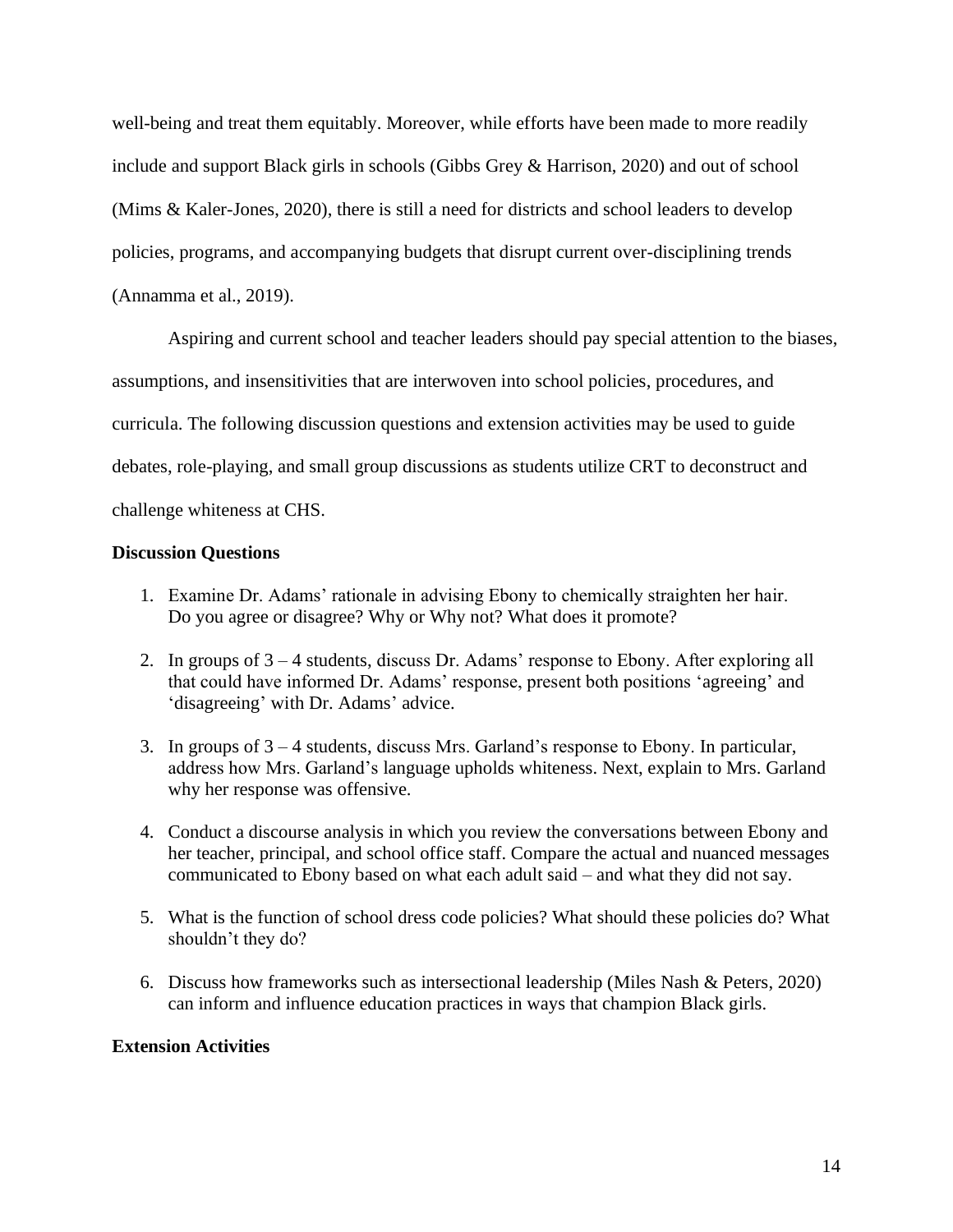- 1. Why did Ebony assume that Dr. Adams would agree with her stance? Do Black women school leaders matter? Why or Why not?
- 2. How should Dr. Adams use her cultural capital as a Black woman to improve the schooling experiences of Black girls at CHS? Give at least three examples based on research (national data) centered on Black girls?
- 3. Review the following online resources and, based on your reading, determine how your district's or school's dress code policy regarding students' hair aligns or does not align with the mandates, guidelines, and policies.
	- a. H.R. 5309 CROWN Act of 2020 https://www.congress.gov/bill/116th-congress/housebill/5309/text?q=%7B%22search%22%3A%5B%22CROWN+Act%22%5D%7D  $\⊂>r=1$  $⊂>s=1$
	- b. The CROWN Act Official Campaign www.thecrownact.com
	- c. NAACP Legal Defense and Educational Fund's Background Resources on Black Hair Discrimination and Bias https://www.naacpldf.org/wp-content/uploads/LDF-Primer-on-Hair-Discrimination-Resources-FINAL.pdf
	- d. American Bar Association's CROWN Act Brief https://www.americanbar.org/groups/business\_law/publications/blt/2020/05/hairdiscrimination/
- 4. Imagine that you are Ebony's parents. How would you respond to Dr. Adams and Mrs. Garland? Construct a letter detailing your feelings and the actions you wish the educators would have taken and the language they should have used.
- 5. The central tenet of CRT is the 'permanence of racism.' Review your school's handbook and/or code of conduct. Are there other policies or procedures that may be perceived as racist? How so?
- 6. Read the research article *The Natural Hair Bias in Job Recruitment*. Write a letter to your school board representative explaining why the research findings and implications are relevant for your district's students and staff. [Koval, C. Z., & Rosette, A. S. (2020). The Natural Hair Bias in Job Recruitment. *Social Psychological and Personality Science*, https://doi.org/10.1177/1948550620937937]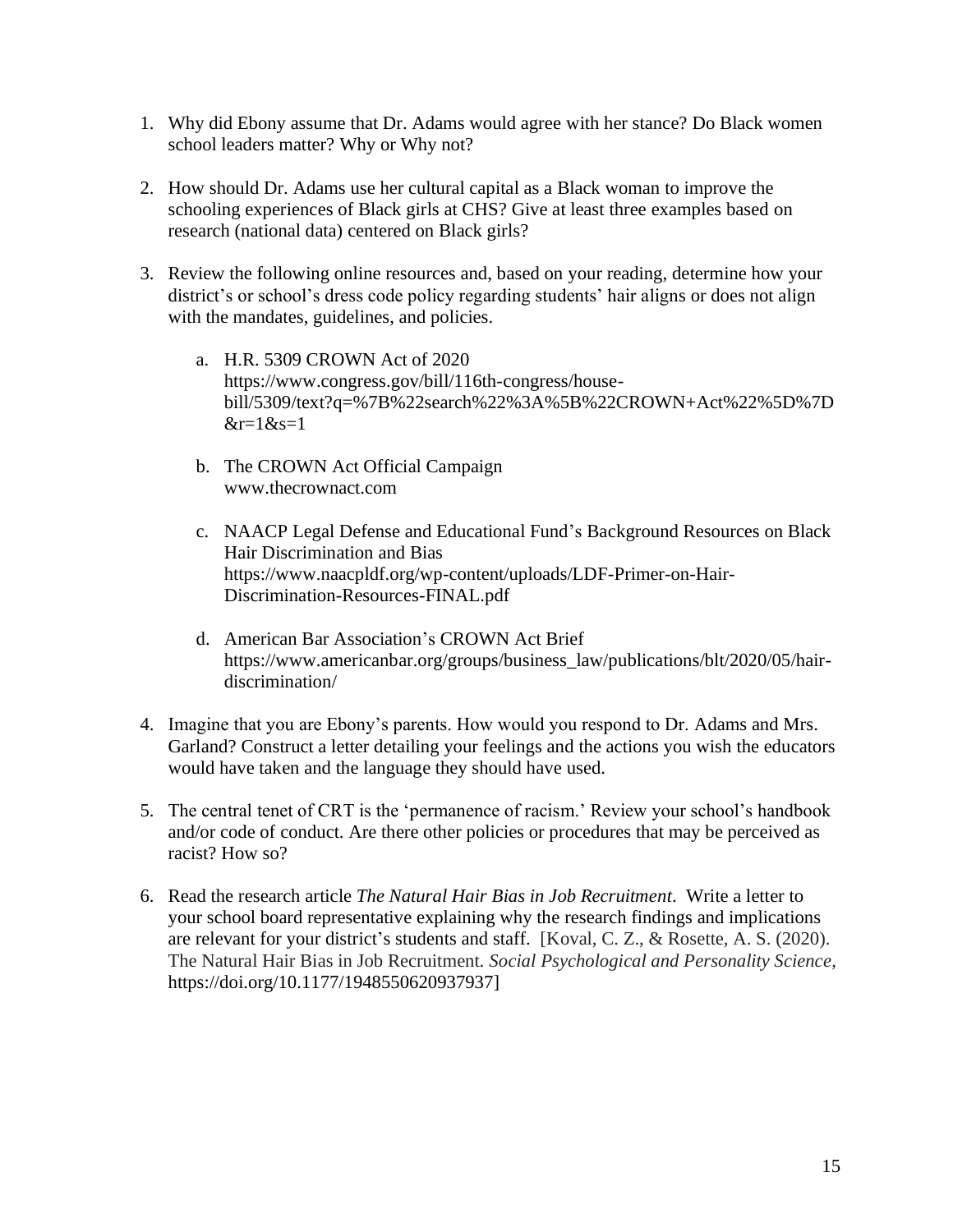#### References

- Annamma, S. A., Anyon, Y., Joseph, N. M., Farrar, J., Greer, E., Downing, B., & Simmons, J. (2019). Black girls and school discipline: The complexities of being overrepresented and understudied. *Urban Education*, *54*(2), 211-242.
- Battle, M. (2017). Times Black girls were suspended for their hair styles. https://www.elitedaily.com/life/culture/black-girls-natural-hair-racism-schools/1953497
- Bell, D. A. (1976). Serving two masters: Integration ideals and client interests in school desegregation litigation. *Yale Law Journal, 85*, 470–516.
- Bell, D. A. (1980). Brown v. Board of Education and the interest-convergence dilemma. *Harvard Law Review, 93*, 518–533.
- Blake, J. J., Butler, B. R., Lewis, C. W., & Darensbourg, A. (2011). Unmasking the inequitable discipline experiences of urban Black girls: Implications for urban educational stakeholders. *The Urban Review*, *43*(1), 90-106.
- Crenshaw, K., Gotanda, N., Peller, G., & Thomas, K. (1995). Critical race theory. *The Key Writings that formed the Movement.* The New Press
- Crenshaw, K., Ocen, P., & Nanda, J. (2015). *Black girls matter: Pushed out, overpoliced, and underprotected*. Center for Intersectionality and Social Policy Studies, Columbia University.
- DeCuir, J. T., and Dixson, A. D. (2004). "'So When it Comes Out, They Aren't that Surprised that It is There': Using Critical Race Theory as a Tool of Analysis of Race and Racism in Education." *Educational Researcher* 33: 26–31
- Delgado, R., & Stefancic, J. (Eds.). (2001). *Critical race theory: An introduction (2nd ed.).* New York University Press.
- Gibbs Grey, T. D., & Harrison, L. M. (2020). Call Me Worthy: Utilizing Storytelling to Reclaim Narratives about Black Middle School Girls Experiencing Inequitable School Discipline. *Equity & Excellence in Education*, 1-17.
- Gillborn, D. (2006). Rethinking white supremacy: Who counts in 'WhiteWorld'. Ethnicities, 6(3), 318-340.
- Jacobs, J. & Levin, D. (2018). Black girl sent home from school over hair extensions. https://www.nytimes.com/2018/08/21/us/black-student-extensions-louisiana.html
- Kamenetz, A. (2018). Suspensions are down in U.S. schools but large racial gaps remain. https://www.npr.org/2018/12/17/677508707/suspensions-are-down-in-u-s-schools-butlarge-racial-gaps-remain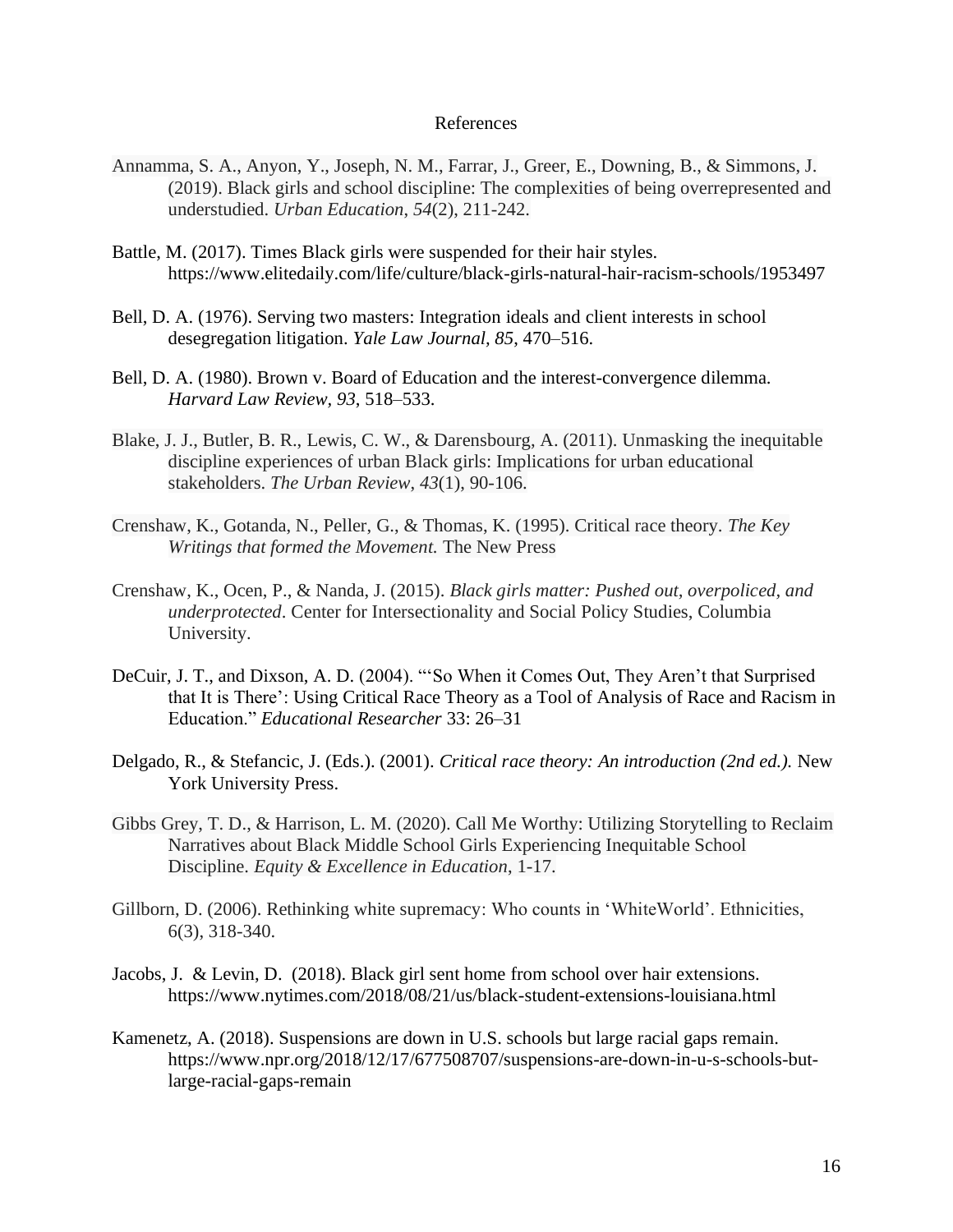- Kaplan, T. (2013, March 8). 8-year-old special needs student handcuffed, arrested for tantrum at school. *The Grio*. http://thegrio.com/2013/03/08/8-year-old-special-needs-studenthandcuffed-arrested-for-tantrum-at-school/
- Klein, R. (2013, May 3). Kiera Wilmot, 16, arrested and expelled for explosive 'Science Experiment.' *HuffPost*. https://www.huffingtonpost.com/2013/05/01/kiera-wilmotarrested-science-experiment\_n\_3194768.html
- Ladson-Billings, G., & Tate, W. (1995). Toward a critical race theory in education. *Teachers College Record, 97*(1), 47-68.
- Miles Nash, A., & Peters, A. L. (2020). For Us: Towards an Intersectional Leadership Conceptualization by Black Women for Black Girls. *Journal of Educational Administration and History*, 52(3) 270-282. https://doi.org/10.1080/00220620. 2020.1785403
- Miles Nash, A. & Watson, T. N. (*In press*). She wears a crown: Centering Black girlhood in schools. Teaching beautiful brilliant Black girls: A radical transformation for educators. Corwin Press, Inc.
- Mims, L. C., & Kaler-Jones, C. (2020). Running, running the show: Supporting the leadership development of Black girls in middle school. *Middle School Journal*, *51*(2), 16-24.
- Morris, M. (2016). *Pushout: The criminalization of Black girls in schools*. The New Press.
- National Center for Educational Statistics (2020). Race/Enrollment in Public Schools. https://nces.ed.gov/programs/coe/indicator\_cge.asp
- Rivera, Z. (2019, November) Black Michigan girl denied school picture because of her red braids gets special photo shoot. https://www.bet.com/news/national/2019/11/18/ blackmichigan-girl-denied-school- picture-because-of-her-red-bra.html
- *Tinker v. Des Moines Independent Community School District.* 393 U.S. 503 (1969).
- U.S. Department of Education (2014). U.S. Departments of Education and Justice Release School Discipline Guidance Package to Enhance School Climate and Improve School Discipline Policies / Practices. [https://www.ed.gov/news/press-releases/us-departments](https://www.ed.gov/news/press-releases/us-departments-education-and-justice-release-school-discipline-guidance-package-)[education-and-justice-release-school-discipline-guidance-package-](https://www.ed.gov/news/press-releases/us-departments-education-and-justice-release-school-discipline-guidance-package-)
- U. S. Department of Education Office for Civil Rights (2014). Civil Rights Data Collection, Data Snapshot: School Discipline. [https://ocrdata.ed.gov/Downloads/CRDC-School-](https://ocrdata.ed.gov/Downloads/CRDC-School-Discipline-Snapshot.pdf)[Discipline-Snapshot.pdf](https://ocrdata.ed.gov/Downloads/CRDC-School-Discipline-Snapshot.pdf)
- Watson, T. N. (2018a). Black girls, White privilege, and schooling. In J.S. Brooks & G. Theoharis (Eds). (2018). *Whiteucation: Privilege, power, and prejudice in school and society.* (pp. 116 – 131). New York: Routledge.